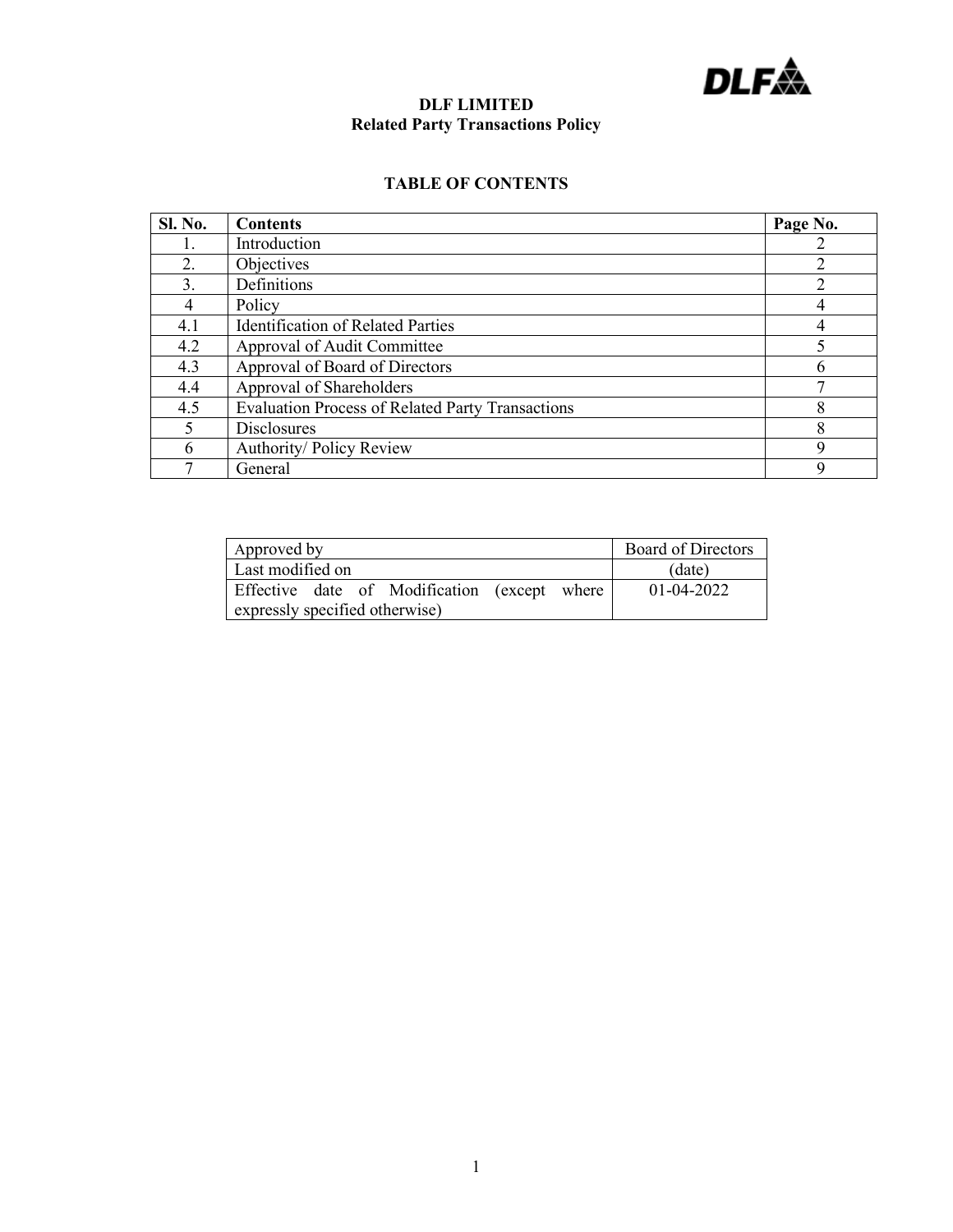

## **DLF LIMITED**

#### **RELATED PARTY TRANSACTIONS POLICY**

## **[IN TERMS OF REGULATION 23 OF THE SECURITIES AND EXCHANGE BOARD OF INDIA (LISTING OBLIGATIONS AND DISCLOSURE REQUIREMENTS) REGULATIONS, 2015]**

#### **1. Introduction**

- 1.1 The Companies Act, 2013, as amended from time to time ('**Act**') and the Securities and Exchange Board of India ('**SEBI**') have prescribed regulations governing related party transactions entered into by public listed companies. The Act defines related parties and related party transactions and prescribes certain approval requirements with respect to such transactions. The SEBI (Listing Obligations and Disclosure Requirements) Regulations, 2015, as amended ('**SEBI Listing Regulations**') *inter alia* require listed companies to adopt a policy setting out the manner in which such companies will deal with related party transactions, as well as the materiality thresholds applicable to such transactions.
- 1.2 In order to consolidate the procedural requirements under the Act and the SEBI Listing Regulations, the board of directors ("**Board**") of DLF Limited ("**Company**") haslaid down this policy on related party transactions in accordance with the requirements of the Act read with relevant rules prescribed thereunder and the SEBI Listing Regulations.
- 1.3 The Board of the Company has adopted the following policy and procedures with regard to related party transactions.

# **2. Objectives**

- 2.1 The Board recognizes that related party transactions need to be reviewed as per the provisions of the Act and the SEBI Listing Regulations. This Policy (*defined hereinafter*) sets forth the pre-requisities and procedure for the following:
	- (a) Identification of related parties and related party transactions with respect to the Company;
	- (b) Approval of related party transactions as per the applicable provisions of the Act and the SEBI Listing Regulations and accounting standards prescribed under Section 133 of the Act ("**Ind AS**");
	- (c) Disclosure of related party transactions as per Ind AS, the Act, the SEBI Listing Regulations and any other applicable law for the time being in force.

# **3. Definitions**

Definitions of some of the key terms used in this Policy are given below:

- a) **'Act'** means the Companies Act, 2013 and the rules made thereunder, as amended from time to time.
- b) **'Arm's Length Transaction'** means a transaction between the Company and its Related Party(ies) (*defined hereinafter*) that is conducted as if they were unrelated, so that there is no conflict of interest. The term '**Arm's Length**' shall be construed accordingly.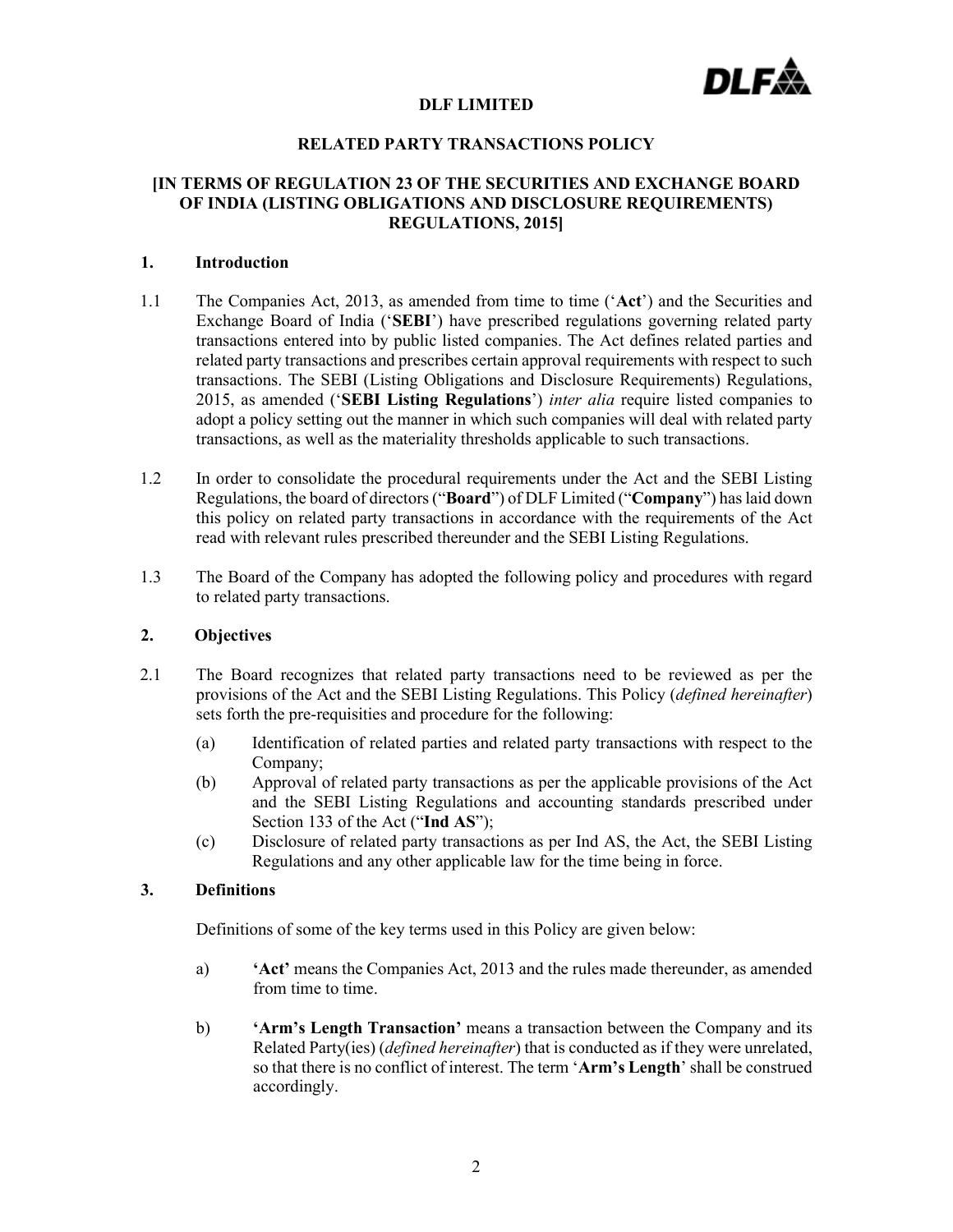

c) **'Associate Company'**, in relation to another company, means a company in which that other company has a significant influence, but which is not a subsidiary company of the company having such influence and includes a joint venture company.

*Explanation*.—For the purpose of this clause-

- (i) the expression "significant influence" means control of at least twenty percent of total voting power, or control of or participation in business decisions under an agreement;
- (ii) the expression "joint venture" means a joint arrangement whereby the parties that have joint control of the arrangement have rights to the net assets of the arrangement.
- d) **'Audit Committee' or 'Committee'** means the committee constituted by the Board of the Company as per provisions of the Act and the SEBI Listing Regulations.
- e) **'Board' or 'Board of Directors'** means the board of directors of DLF Limited.
- f) **'Company'** means DLF Limited.
- g) '**Director**' means a director appointed on the Board of the Company.
- h) **'Key Managerial Personnel' or 'KMP'** in relation to a company means:
	- (i) the chief executive officer or the managing director or the manager;
	- (ii) the company secretary;
	- (iii) the whole-time director;
	- (iv) the chief financial officer;
	- (v) such other officer, not more than one level below the directors who is in whole-time employment, designated as key managerial personnel by the Board; and
	- (vi) such other officer as may be prescribed under the Act.
- i) **'Material Related Party Transaction'** means a transaction with a Related Party, if the transaction(s) to be entered into individually or taken together with previous transactions during a financial year, exceeds rupees one thousand crore or ten percent (10%) of the annual consolidated turnover of the Company as per the last audited financial statements of the Company, whichever is lower.

Notwithstanding the above, any transaction involving payment made to a Related Party with respect to brand usage or royalty shall also be considered a Material Related Party Transaction, if the transaction(s) to be entered into either individually or taken together with previous transactions during a financial year, exceed five percent (5%) of the annual consolidated turnover of the Company as per the Company's last audited financial statement.

j) **'Material Modification'** means any modifications to the related party transactions which were approved by the Audit Committee or Shareholders (in case of a material related party transaction) (i) where the variation exceeds 20% of the originally approved transaction, in case of any monetary modification; or (ii) which, in the opinion of the audit committee, significantly alters the nature or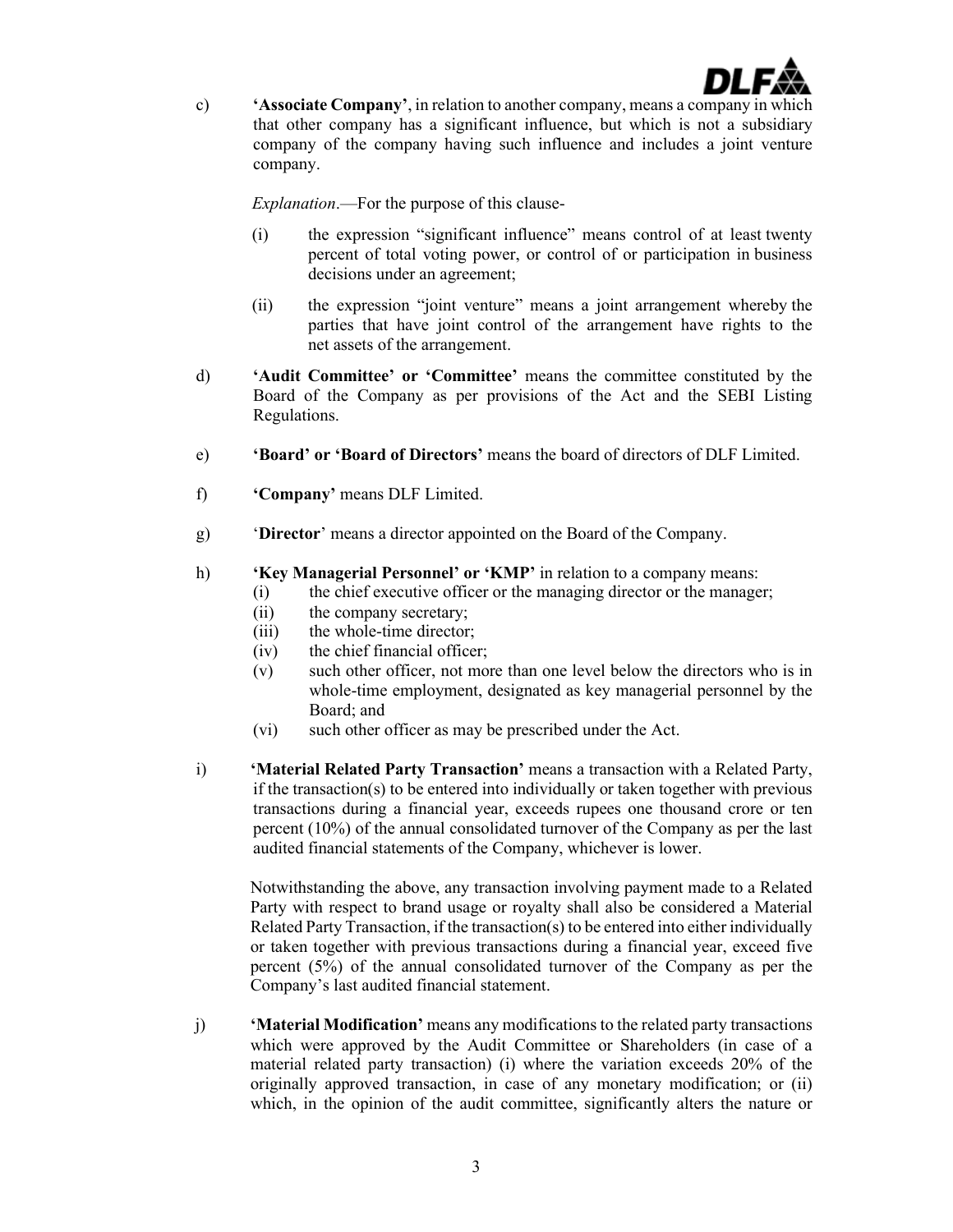

commercial terms of the transaction.

- k) **'Policy'** means this Related Party Transactions Policy.
- l) '**Related Party'** has the meaning as assigned to it under the Act and Regulation 2(1)(zb) of the SEBI Listing Regulations.
- m) '**Related Party Transaction'** or **'RPT'** has the meaning ascribed to it under Regulation 2(1)(zc) of the SEBI Listing Regulations and shall include transactions given in clause (a) to  $(g)$  of Section 188(1) of the Act.
- n) **'Stock Exchanges'** means the stock exchanges where the specified securities of the Company are listed.
- o) **'Subsidiary company'** or **'Subsidiary'** means a company as defined under Section 2(87) of the Act.

Words and expressions not defined in this Policy shall have the same meaning as contemplated in the Act read with the rules made thereunder, the SEBI Listing Regulations and any other applicable laws or regulations for the time being in force.

## **4. Policy**

# **4.1 Identification of Related Parties**

- a) Each Director and KMP shall disclose to the company secretary of the Company in form MBP-1, at the time of appointment, beginning of every financial year and whenever there is any change in the disclosure so made, about all persons, entities, firms in which he/she is interested, whether directly or indirectly.
- b) The chief financial officer, at the beginning of every financial year, shall provide the information to the company secretary about the related parties within the DLF group i.e., Subsidiaries, Associate Companies, Joint Venture Companies, etc., and subsequent changes therein forthwith.
- c) The directors / KMP of Subsidiary companies of the Company shall disclose to the company secretary of the Company at the beginning of every financial year and whenever there is any change in the disclosure so made, the details of Related Parties of that Subsidiary.
- d) The company secretary shall compile the information received from all concerned and send the information about such Related Parties to the IT team and finance team for their information and necessary action.
- e) The concerned functional/ business head(s) shall forward to the company secretary and chief financial officer, the details of any proposed Related Party Transaction with the draft terms and conditions or other related information and certifying that such transactions are at Arm's Length and in the ordinary course of business. The company secretary or the chief financial officer, upon receipt of such information, will furnish the same to Audit Committee for its approval and further action, if any.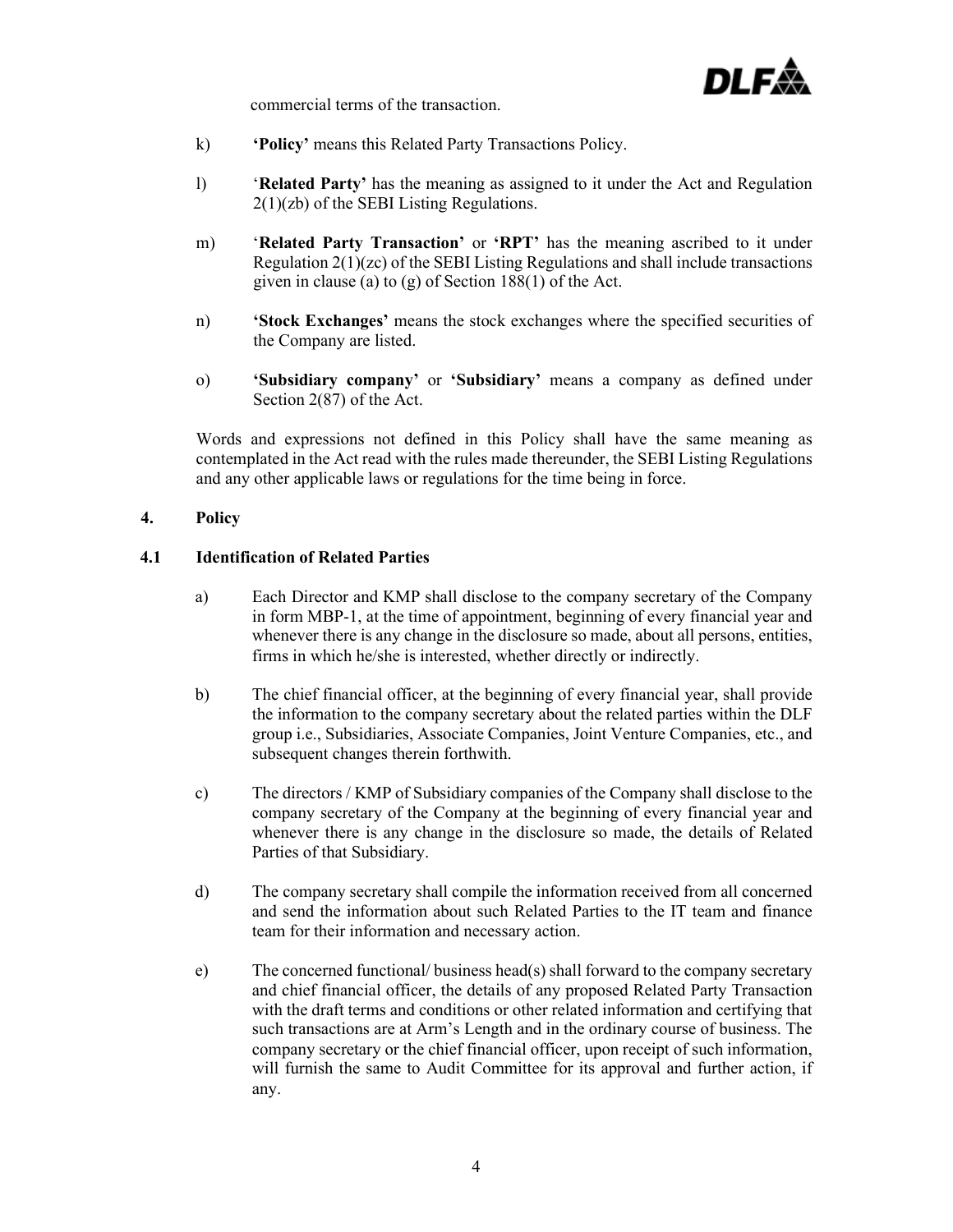

f) Any proposed modification(s) in the Related Party Transactions already entered into shall be intimated to the company secretary and chief financial officer by the functional/ business head, which shall be placed before the Audit Committee for its prior approval in accordance with this Policy.

# **4.2 Approval of Audit Committee**

a) All the Related Party Transactionsto which the Company is a party and subsequent modifications thereto shall require prior approval of the Audit Committee; provided, that only those members of the Audit Committee, who are independent directors, shall approve such Related Party Transaction(s). However, approval of the Audit Committee is not required if the Related Party Transactions are entered between the Company and its wholly-owned Subsidiary, whose accounts are consolidated with the Company and placed before the shareholders at the general meeting for approval.

A Related Party Transaction (including Material Modifications) to which a subsidiary of the Company is a party but the Company is not a party, shall require prior approval of the Audit Committee of the Company if the value of such transaction whether entered into individually or taken together with previous transactions during a financial year exceeds ten percent (10%) of the annual consolidated turnover, as per the last audited financial statements of the Company. However, approval of the Audit Committee of the Company is not required if the Related Party Transactions are between two wholly-owned Subsidiaries of the Company*,* whose accounts are consolidated with the Company and placed before the shareholders at the general meeting for approval.

With effect from 1<sup>st</sup> April 2023, a Related Party Transaction (including Material Modifications) to which a subsidiary of the Company is a party but the Company is not a party, shall require prior approval of the Audit Committee of the Company if the value of such transaction whether entered into individually or taken together with previous transactions during a financial year, exceeds ten percent (10%) of the annual standalone turnover, as per the last audited financial statements of the subsidiary. However, approval of the Audit Committee of the Company is not required if the Related Party Transactions are between two wholly-owned Subsidiaries of the Company*,* whose accounts are consolidated with the Company and placed before the shareholders at the general meeting for approval.

Further, prior approval of the Audit Committee shall not be required for a Related Party Transaction to which a listed subsidiary of the Company is a party but the Company is not a party, if Regulation 23 and Regulation 15(2) of the SEBI Listing Regulations are applicable to such listed subsidiary.

- b) Where the Audit Committee does not approve the Related Party Transactions, other than prescribed in clauses (a) to (g) of Section 188(1) of the Act, it shall make its recommendations to the Board for approval.
- c) The Audit Committee may grant omnibus approval for Related Party Transactions subject to the conditions as laid down under Section  $177(4)(iv)$  of the Act, and Regulation 23(3) of the SEBI Listing Regulations. Additionally, the Audit Committee may also grant omnibus approval for any Related Party Transaction of unforeseen nature not exceeding ₹ one crore per transaction.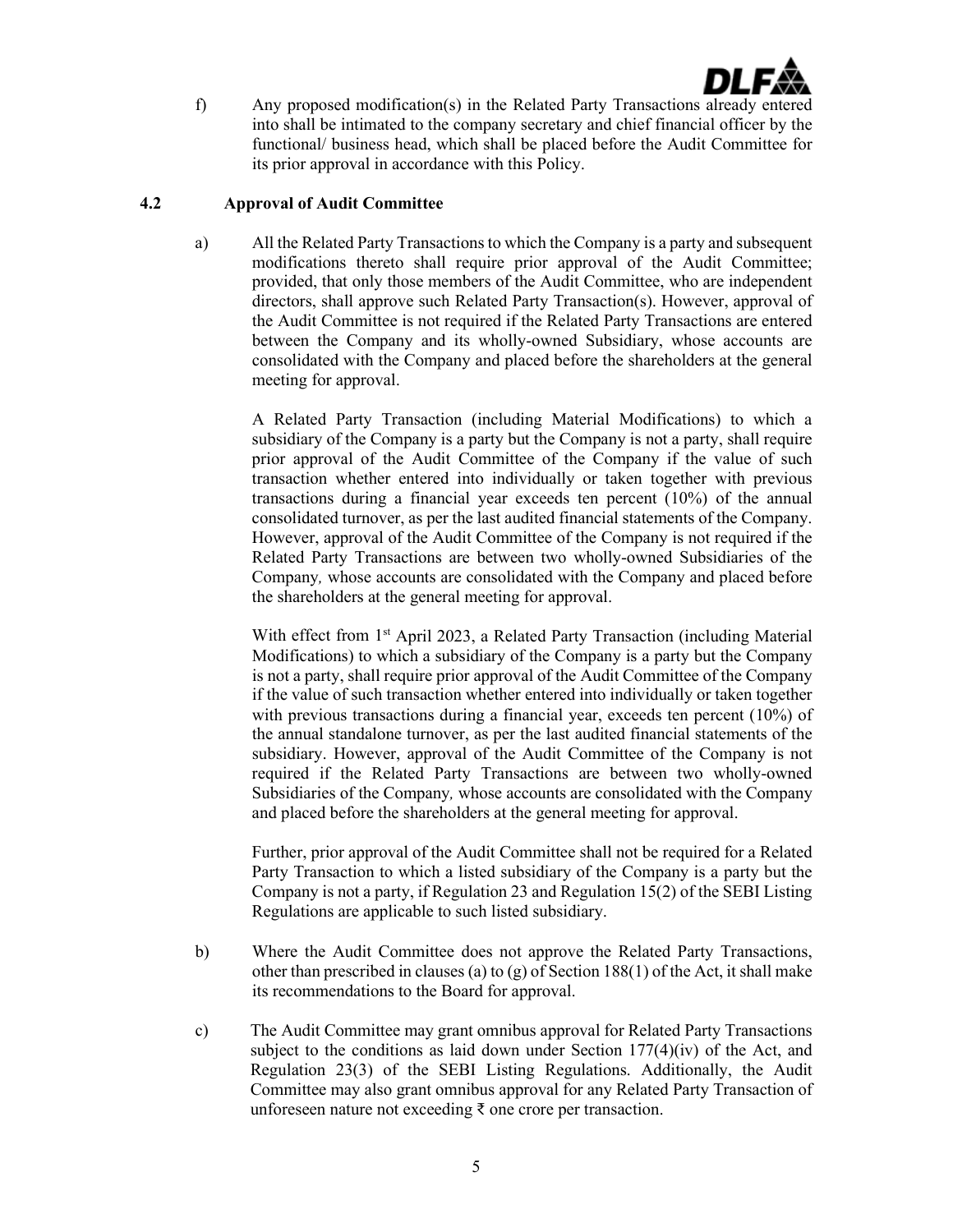

- d) Further, any Related Party Transaction entered into by a Director/ officer of a Company involving an amount not exceeding  $\bar{\tau}$  one crore which has been undertaken without obtaining the prior approval of the Audit Committee, or which is not ratified within 3 (three) months of entering into such transaction, shall be voidable at the option of the Audit Committee and if the contract or arrangement is with a Related Party to any Director, or is authorised by any other Director, the Director(s) concerned shall indemnify the Company against any loss incurred by it.
- e) Pursuant to Regulation 23(3) of the SEBI Listing Regulations, the threshold limits for Related Party Transactions of a repetitive nature (other than with or between wholly-owned Subsidiaries) for granting omnibus approval by the Audit Committee for each financial year is as under:

| Sr.<br>No. | Criteria                                                   | Amount       |      |
|------------|------------------------------------------------------------|--------------|------|
| 1.         | Maximum value of Related Party Transactions (other than    | 10%          |      |
|            | with wholly-owned Subsidiaries), in aggregate, which can   | consolidated |      |
|            | be allowed under the omnibus approval route in a financial | turnover of  | the  |
|            | vear                                                       | Company      |      |
| 2.         | Maximum value per Related Party Transaction (other than    | $5\%$        |      |
|            | with wholly-owned Subsidiaries) which can be allowed       | consolidated |      |
|            | under the omnibus approval route in a financial year       | turnover of  | the. |
|            |                                                            | Company      |      |

For the sake of clarity, the Audit Committee may grant omnibus approval for Related Party Transactions with wholly-owned Subsidiaries exceeding the threshold limits prescribed above, subject to compliance with the provisions of the Act.

- f) The Audit Committee shall review on a quarterly basis, the details of Related Party Transactions entered into by the Company pursuant to each of the omnibus approvals given.
- g) Any member of the Audit Committee who has a potential conflict of interest in any Related Party Transaction shall abstain from discussion and voting on such Related Party Transaction.
- h) Where any Director is interested in any contract or arrangement with a Related Party, such Director shall not be present at the meeting of the Audit Committee during discussions and voting on the subject matter of the resolution relating to such Related Party Transaction.

#### **4.3 Approval of Board of Directors**

A) The following contract or arrangement with a Related Party which are not in the ordinary course of business or are in the ordinary course of business but are not on Arm's Length basis shall require prior approval of the Board given by a resolution at a meeting of the Board and subject to such conditions as may be prescribed: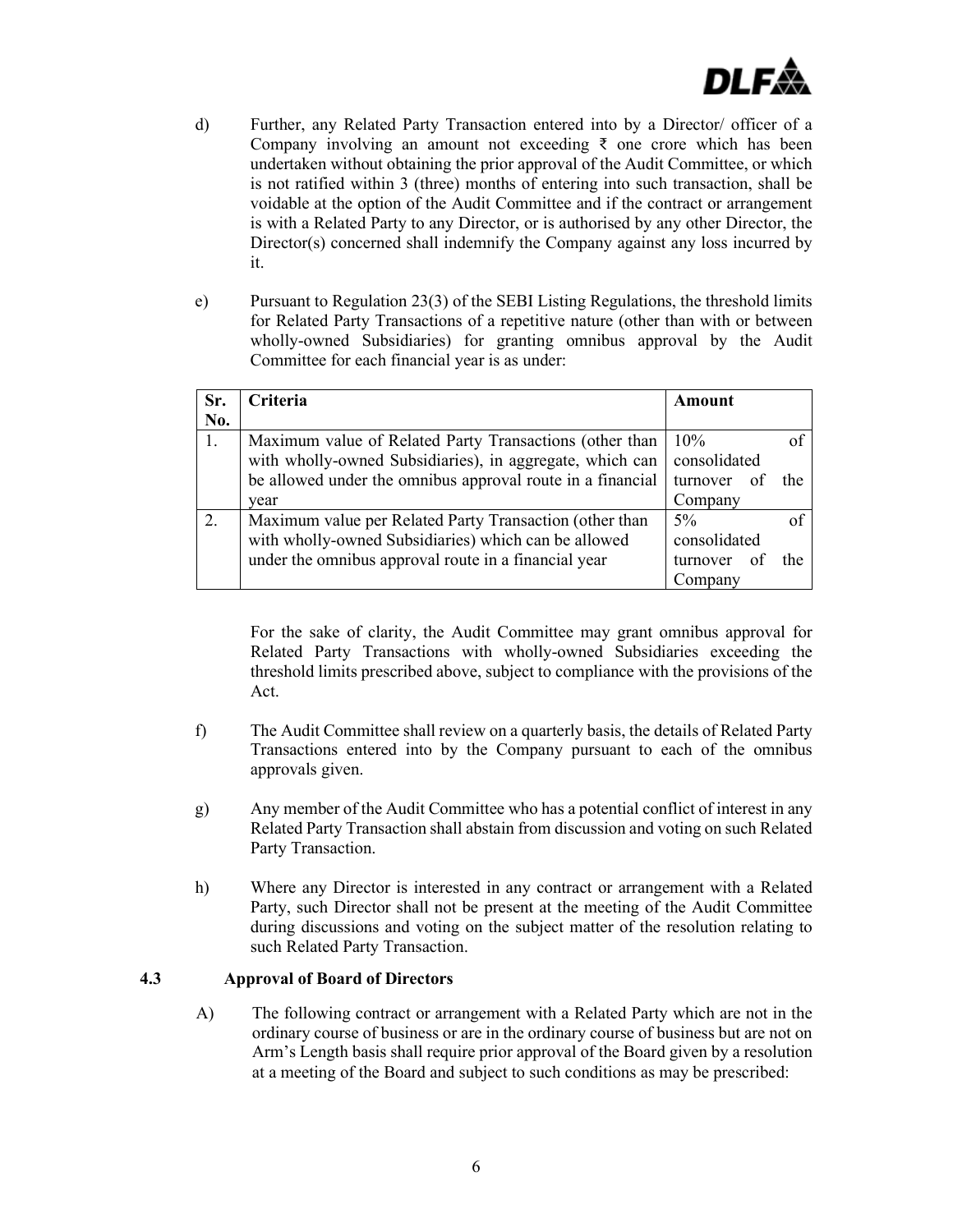

- (i) sale, purchase or supply of any goods or materials; or
- (ii) selling or otherwise disposing of, or buying, property of any kind; or
- (iii) leasing of property of any kind; or
- (iv) availing or rendering of any services; or
- (v) appointment of any agent for purchase or sale of goods, materials, services or property; or
- (vi) such Related Party's appointment to any office or place of profit in the Company, its Subsidiary or Associate Company; or
- (vii) underwriting the subscription of any securities or derivatives thereof, of the Company.
- B) All the Material Related Party Transactions and subsequent Material Modifications thereto shall be considered and approved by the Board before the same are considered by the shareholders for their prior approval except for those transactions which are between the Company and its wholly-owned Subsidiary or between two wholly-owned Subsidiaries of the Company whose accounts are consolidated with the Company and placed before the shareholders at the general meeting for approval.
- C) Where any Director is interested in any contract or arrangement with a Related Party, such Director shall not be present at the Board meeting during discussions and voting on the subject matter of the resolution relating to such Related Party Transaction.
- D) Where any contract or arrangement set out in clause 4.3(A) above is entered into by a Director or any other employee, without obtaining the consent of the Board or the shareholders (as applicable) and if it is not ratified by the Board or, as the case may be, by the shareholders at a meeting within three months from the date on which such contract or arrangement was entered into, such contract or arrangement shall be voidable at the option of the Board or, as the case may be, of the shareholders and if the contract or arrangement is with a related party to any Director, or is authorised by any other Director, the Directors concerned shall indemnify the Company against any loss incurred by it.

## **4.4 Approval of Shareholders**

- A) Any contract or arrangement set out in clause 4.3(A) above, which requires Board approval & exceeds the limits as prescribed under Section 188 of the Act, shall be placed for shareholders' approval by way of a resolution, except for transactions which are between the Company and its wholly-owned Subsidiary whose accounts are consolidated with the Company and placed before the shareholders at the general meeting for approval. Any shareholder who is a related party in the context of such contract or arrangement for which the resolution is being passed, shall abstain from voting on the resolution to approve such contract or arrangement.
- B) Subject to the provisions of Regulation 23(5)(b) and (c) of the SEBI Listing Regulations, all Material Related Party Transactions and subsequent Material Modifications thereto shall require prior approval of the shareholders and their approval will be sought by way of a resolution. No Related Party(ies) shall vote to approve such resolution, irrespective of whether the entity is a related party to the particular transaction or not, provided that prior approval of the shareholders of the Company shall not be required for a Related Party Transaction to which a listed subsidiary of the Company is a party but the Company is not a party, if Regulation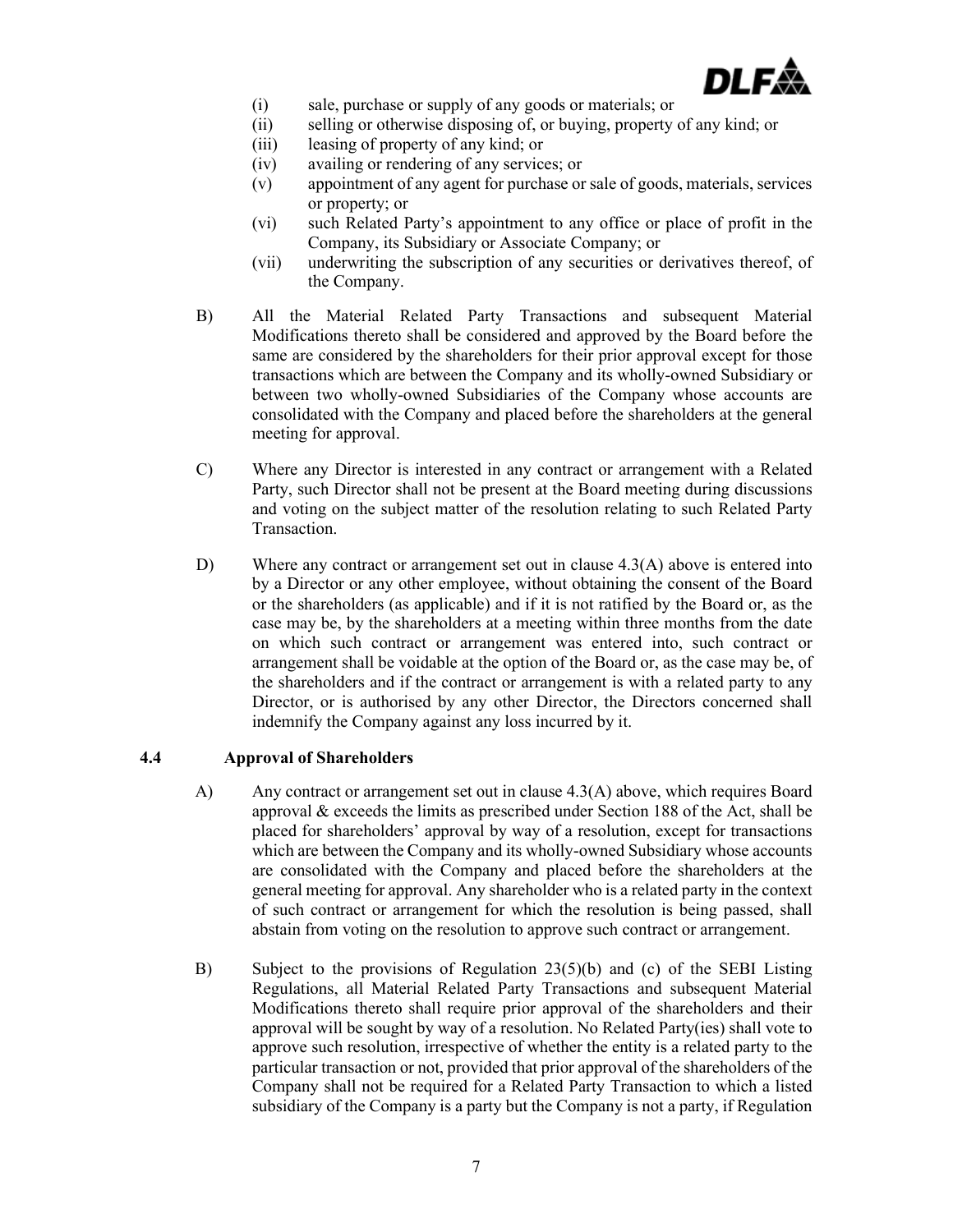

23 and Regulation 15(2) of the SEBI Listing Regulations are applicable to such listed subsidiary; provided, further, that the requirements under this clause (B) shall not apply in respect of a resolution plan approved under Section 31 of the Insolvency and Bankruptcy Code, 2016, subject to the event being disclosed at the Stock Exchanges within 1 (one) day of the resolution plan being approved.

# **4.5 Evaluation Process of Related Party Transactions**

- a) To approve a Related Party Transaction, the Committee/ Board/ Shareholders, as the case may be, shall be provided all relevant material information relating to such transaction, including the terms and such other details as required under the Act, the SEBI Listing Regulations or by the Audit Committee/ Board, as the case may be. While approving a Related Party Transaction, the Audit Committee/ Board will consider the following factors, among others, to the extent relevant:
	- (i) whether the terms on which Related Party Transaction as set-out in clause 4.3(A) above is proposed are in the ordinary course of business and on arm's length basis with respect to the Company;
	- (ii) whether the Related Party Transaction would affect the independence of an independent director of the Company/ Subsidiary;
	- (iii) whether the Related Party Transaction includes any potential reputational risk that may arise as a result of or in connection with the proposed transaction; and
	- (iv) whether the Related Party Transaction would present conflict of interest for any Director or KMP of the Company/ Subsidiary.
- b) Whenever there is any doubt with regard to transaction(s) with Related Party(ies) and/or the applicable corporate governance requirements, the Audit Committee/ Board shall be entitled to seek a legal opinion/clarification for the same.
- c) The Audit Committee shall consider all relevant facts and circumstances regarding a Related Party Transaction placed before it.
- d) In the event any Director, KMP or any other employee becomes aware of any Related Party Transaction(s) that has been omitted to be approved by the Audit Committee/ Board/ shareholders or is in deviation of this Policy, such person shall promptly notify the company secretary of the Company, of such transaction, who shall ensure that such transaction is brought to the notice of the Audit Committee or the Board, as applicable, at the earliest.
- e) The Audit Committee/ Board shall evaluate such transaction(s) and may decide as it considers appropriate, subject to the Act and the SEBI Listing Regulations, the necessary action to be taken, including ratification, revision or termination of the Related Party Transaction.

#### **5. Disclosures**

a) In terms of the provisions of Section 134(3)(h) of the Act, particulars of contracts or arrangements set out in clause 4.3(A) above shall be disclosed in the Board's report in the prescribed form.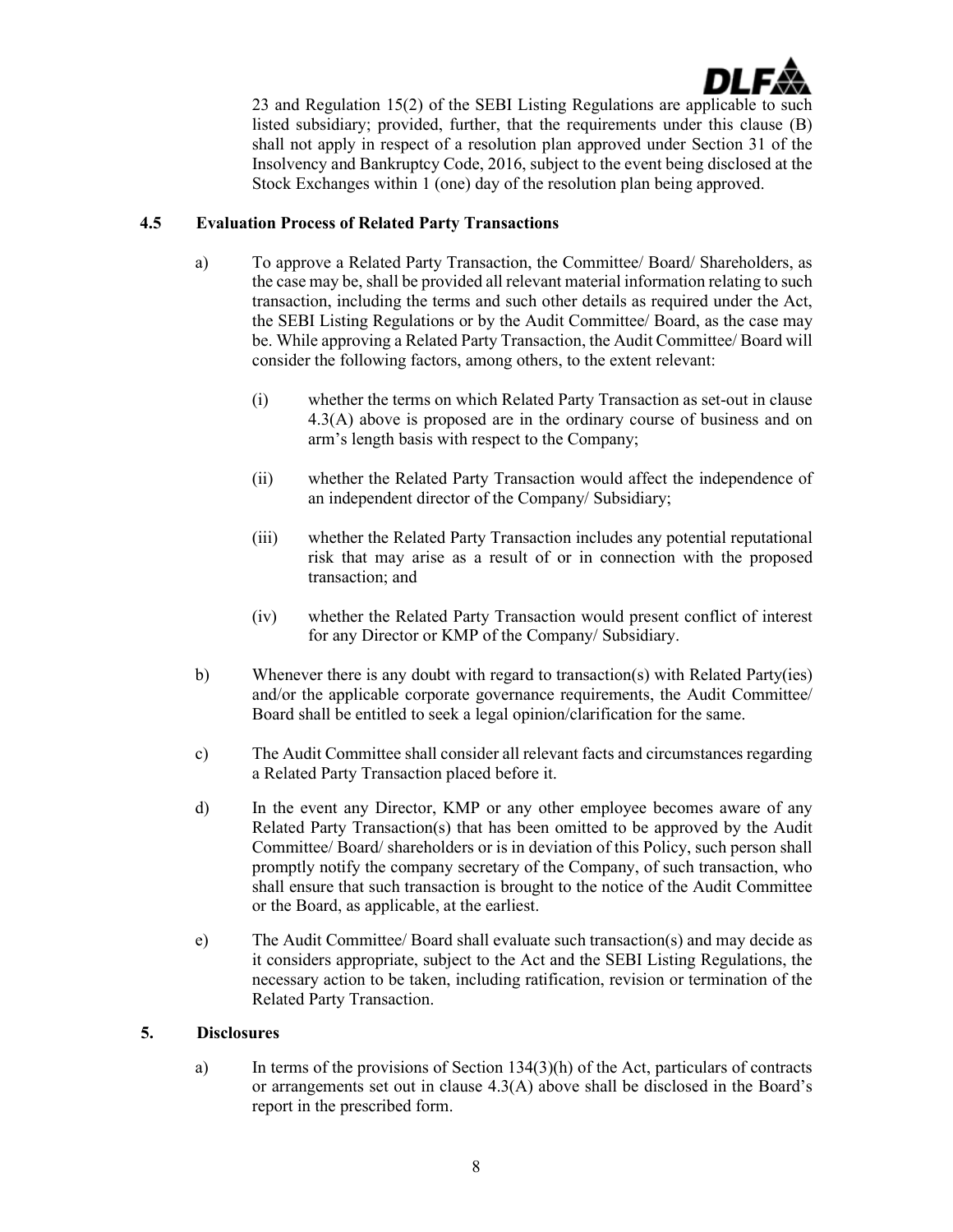

- b) Details of all Material Related Party Transactions shall be disclosed in accordance with Regulation 27 of the SEBI Listing Regulations.
- c) Details of all Related Party Transactions shall be disclosed to the Stock Exchanges in the prescribed format every six months, within 15 (fifteen) days from the date of publication of the Company's half yearly standalone and consolidated financial results, and the Company shall publish the same on its website.

In case high value debts are listed such disclosures shall be submitted along with its standalone financial results for the half year.

With effect from April 1, 2023, such disclosure shall be made every six months on the date of publication of the Company's half yearly standalone and consolidated financial results, and the Company shall publish the same on its website.

- d) This Policy shall be disclosed under a separate section on the website of the Company and a web link thereto shall also be provided in the annual report of the Company.
- e) The Company shall keep one or more registers giving separately the particulars of all contracts or arrangements with any Related Party.

## **6. Authority/ Policy Review**

- a) This Policy has been adopted by the Board of the Company at its meeting held on  $31<sup>st</sup>$  January, 2022 and shall be effective from  $1<sup>st</sup>$  April, 2022 (unless otherwise specified).
- b) This Policy is based on the provisions of the Act and the SEBI Listing Regulations, and shall be reviewed by the Board at least once in every 3 (three) years and updated accordingly.
- c) Any subsequent amendment/ modification in the Act, SEBI Listing Regulations or or any other governing Act/ Rules/ Regulations or re-enactment, impacting the provisions of this Policy, shall automatically apply to this Policy and the relevant provision(s) of this Policy shall be deemed to be modified and/or amended to that extent, even if not incorporated in this Policy.
- d) The company secretary and chief financial officer are jointly authorized to amend this Policy to be made consistent with the prevailing provisions of the Act and the SEBI Listing Regulations, which shall be placed before the Audit Committee and Board for their approval.
- e) In case of any interpretation issue on any matter relating to this Policy, the Audit Committee/ Board shall refer the same for legal opinion.

#### **7. General**

a) In case of any doubt with regard to any provision of the Policy and also in respect of matters not covered herein, a reference shall be made to the Chairperson of the Audit Committee. In all such matters, the interpretation and decision of the